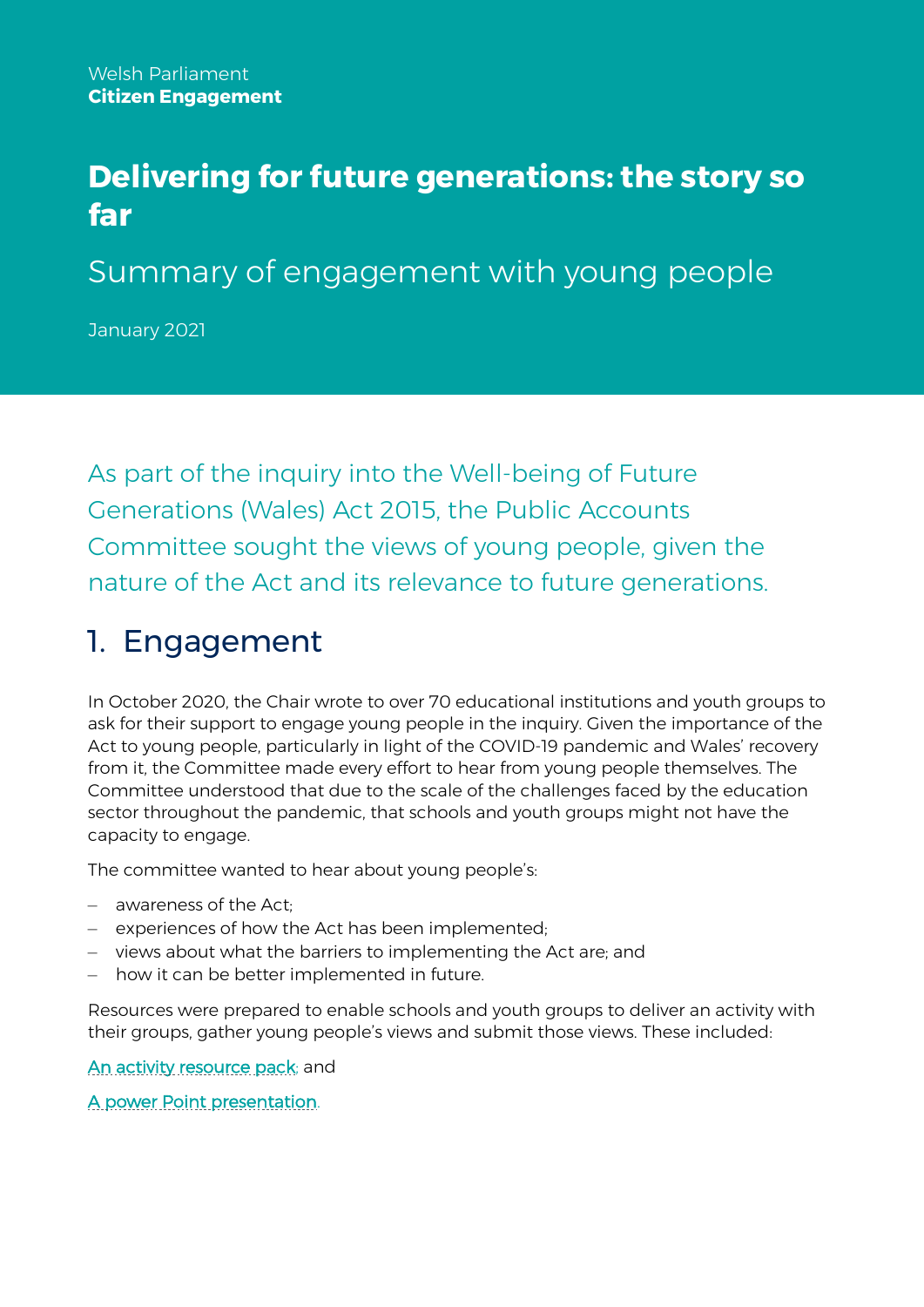### 1.1 Promotion

The engagement resource was promoted extensively through a variety of channels, including the Senedd's website and social media platforms. Engaging content, such as a [blog](https://blog.senedd.wales/2020/11/03/delivering-for-future-generations-the-story-so-far/) and [promotional video.](https://twitter.com/SeneddEngage/status/1323263771306020864?s=20), catered for a variety of audiences. Focused social media advertisements enabled targeting of specific groups.

#### 1.2. Respondents

A total of 14 young people, aged 16 to 18, took part in the engagement. Participants came from two education providers: politics students from Crosskeys Campus, Coleg Gwent and Swansea 5 from Inspire Training.

# 2. Findings

Participants were asked to discuss and record what each of the 7 well-being goals meant to them and what barriers they believed will need to be overcome to achieve those goals.

#### 2 of the 14 participants had heard of the Act and the Future Generations Commissioner, 12 had not.

#### 2.1. A prosperous Wales

Participants felt that a prosperous Wales develops social mobility, good mental health services and a sustainable environment and economy.

Social mobility was depicted by participants as the opportunity to escape poverty through learning new skills; the ability to earn a fair wage and access to affordable housing, in towns and cities which no longer have *'rough areas'*.

"A prosperous Wales would have a stronger private sector. People need to be in good well-paying employment".

Participants identified good mental health as a marker of a prosperous Wales. Access to mental health services, a healthy balanced diet and school qualifications not based upon exams were put forward as ways to support a prosperous Wales.

"A healthy population is important for the prosperity of the country",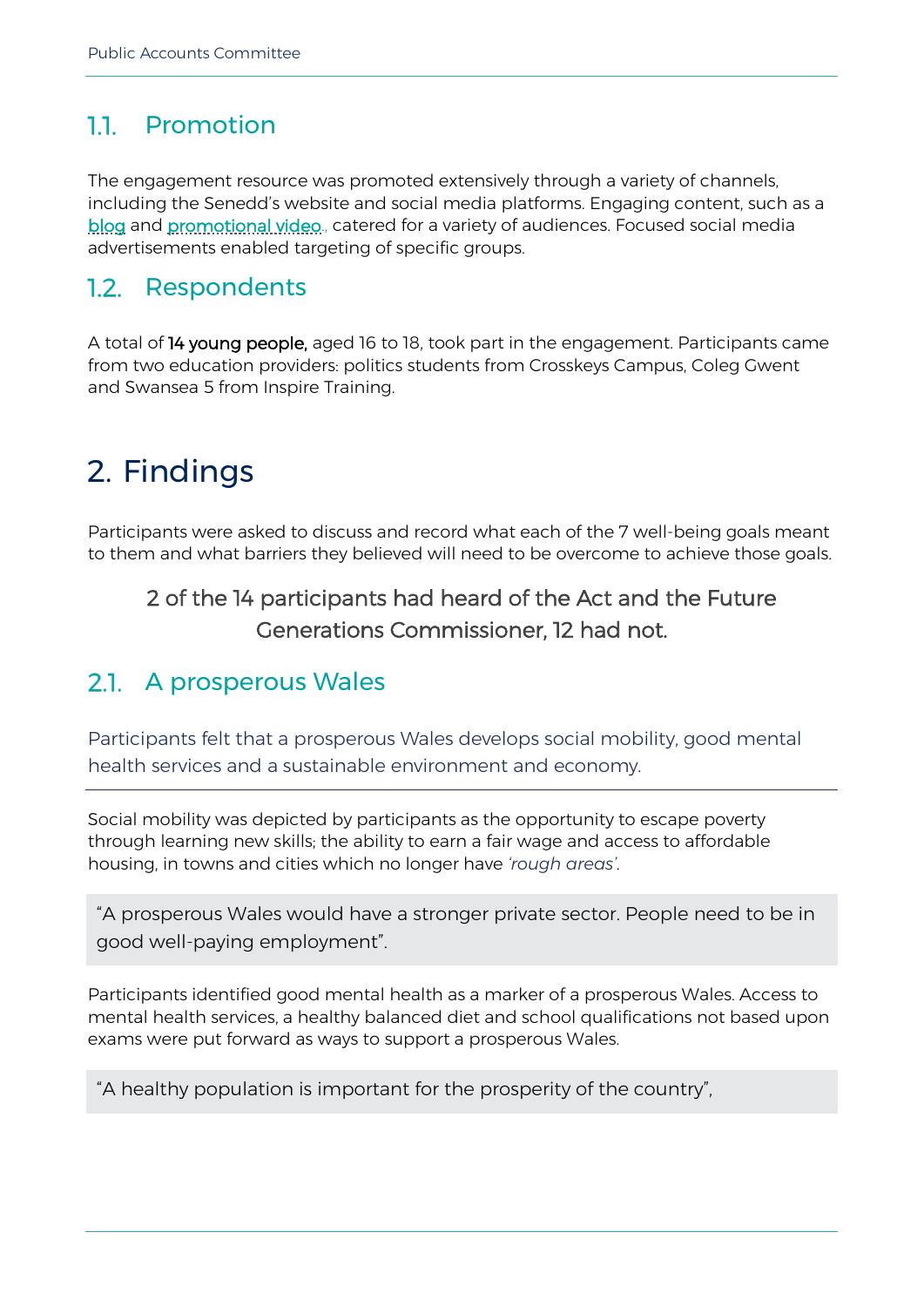Participants saw a sustainable environment and economy as very important to a prosperous Wales. Sustainable forms of energy were seen as essential for the environment and the economy.

"Industries with a firmer hand to push forward a greener environment, there's a chance to enhance skills and offer jobs".

Participants suggested that the barriers faced in achieving a prosperous Wales would be a lack of environmental action and political strength, and brain drain.

In relation to environmental action, participants agreed that a lack of education and motivation could be barriers to remedying the environmental problems. The Welsh Baccalaureate was also deemed not to be the correct avenue to "address global issues".

Participants also felt that businesses should take more environmental responsibility:

"There's too much emphasis on the consumer to make changes for the environment when it usually costs more and is more time consuming when large businesses / factories etc. are still mass producing plastic or other damaging products".

Political strength was also seen by participants as a potential barrier to achieving a prosperous Wales. A more ethnically diverse Welsh government was suggested as a remedy to this barrier. Some saw Wales as "small on a world stage" with the Welsh government not having enough powers to fully deliver a prosperous Wales:

"The UK government is suggesting that devolution was a mistake; they may remove powers within the next five years. Independence is rising in Wales but is still very low. The UK government is clawing back powers from Wales".

Finally, participants suggested that a brain drain, whereby people from Wales seek professional opportunities in other countries, would be a barrier to achieving a prosperous Wales:

"If you want money go to England, we need good brains and able people".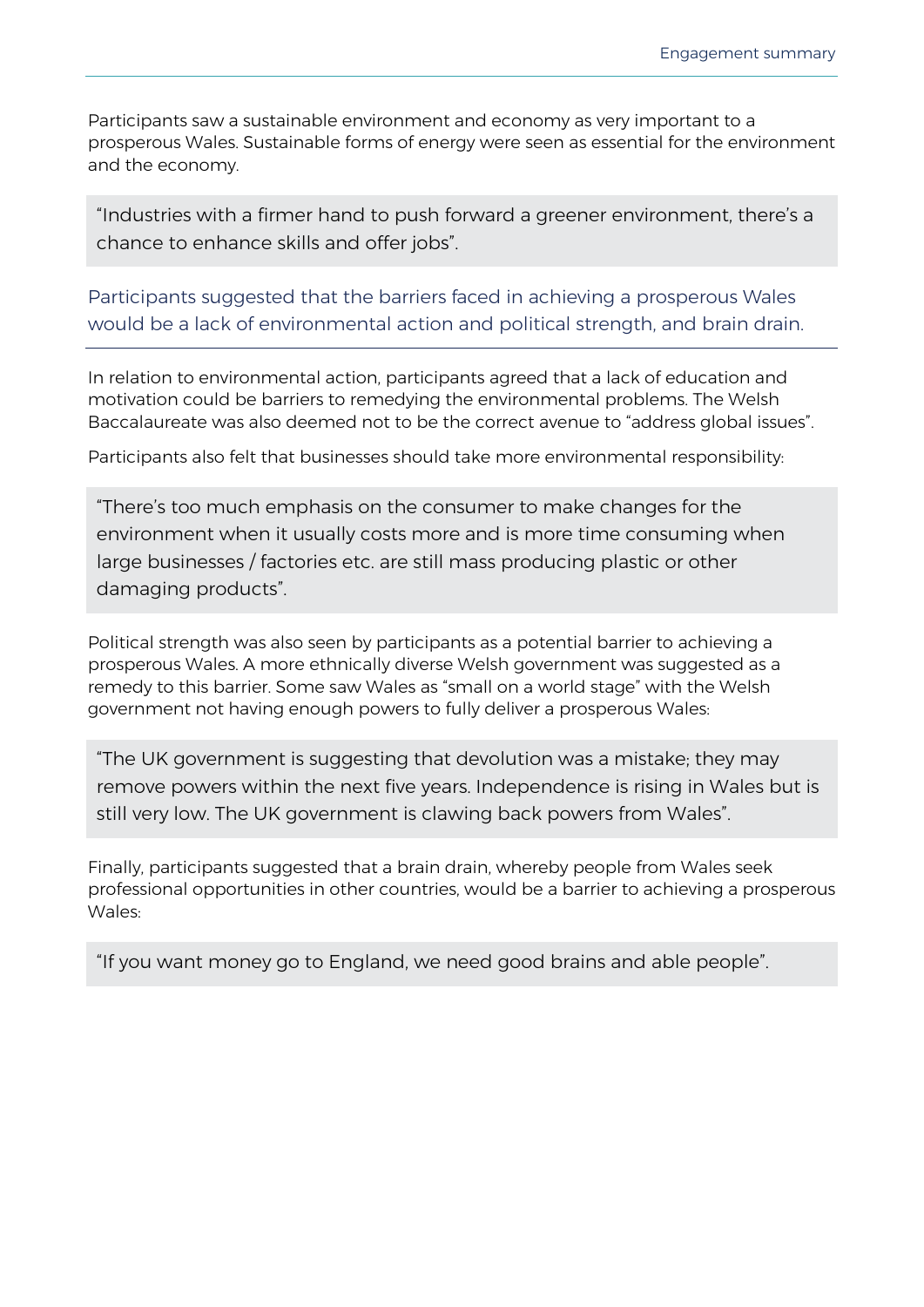### 2.2 A resilient Wales

Participants felt that a resilient Wales prepares for the future with a strong economy.

Participants agreed that being prepared for the future was indicative of a resilient Wales, including preparedness for disasters and climate change. Participants felt that a strong economy was important for a resilient Wales and highlighted the possibilities of a green economy to produce 100% renewable energy.

"When the coal mines were closed down, the rate of poverty increased. We lost our traditional industries. We need a strong economy".

Participants suggested that the barriers faced in achieving a resilient Wales would be political strength and societal attitudes.

Participants argued that the UK government holds too much power and is too involved in decisions made in Wales. Moreover, the short-term appointments of politicians and governments was highlighted as a barrier in taking forward long-term issues. Despondent attitudes within society was seen as a barrier not only to change but to political challenge:

"It's the fault of the governing party if ultimately things aren't right – so change the party for fresh ideas. It's a dominant party, always using the same strategies, becoming complacent – they need to be challenged".

#### 2.3 A healthier Wales

Participants felt that a healthier Wales focuses on prevention as much as cure, prioritises mental health services and trains skilled practitioners.

Participants agreed that lowering the price of healthy foods would help focus on prevention as much as cure to create a healthier Wales.

"Access to healthy and nutritious meals – emphasised support to lower income families. Basic needs must be met! ( Maslow's hierarchy of needs)".

Access to mental health services was identified as an element of a healthier Wales, including mental health support in schools and education about eating disorders.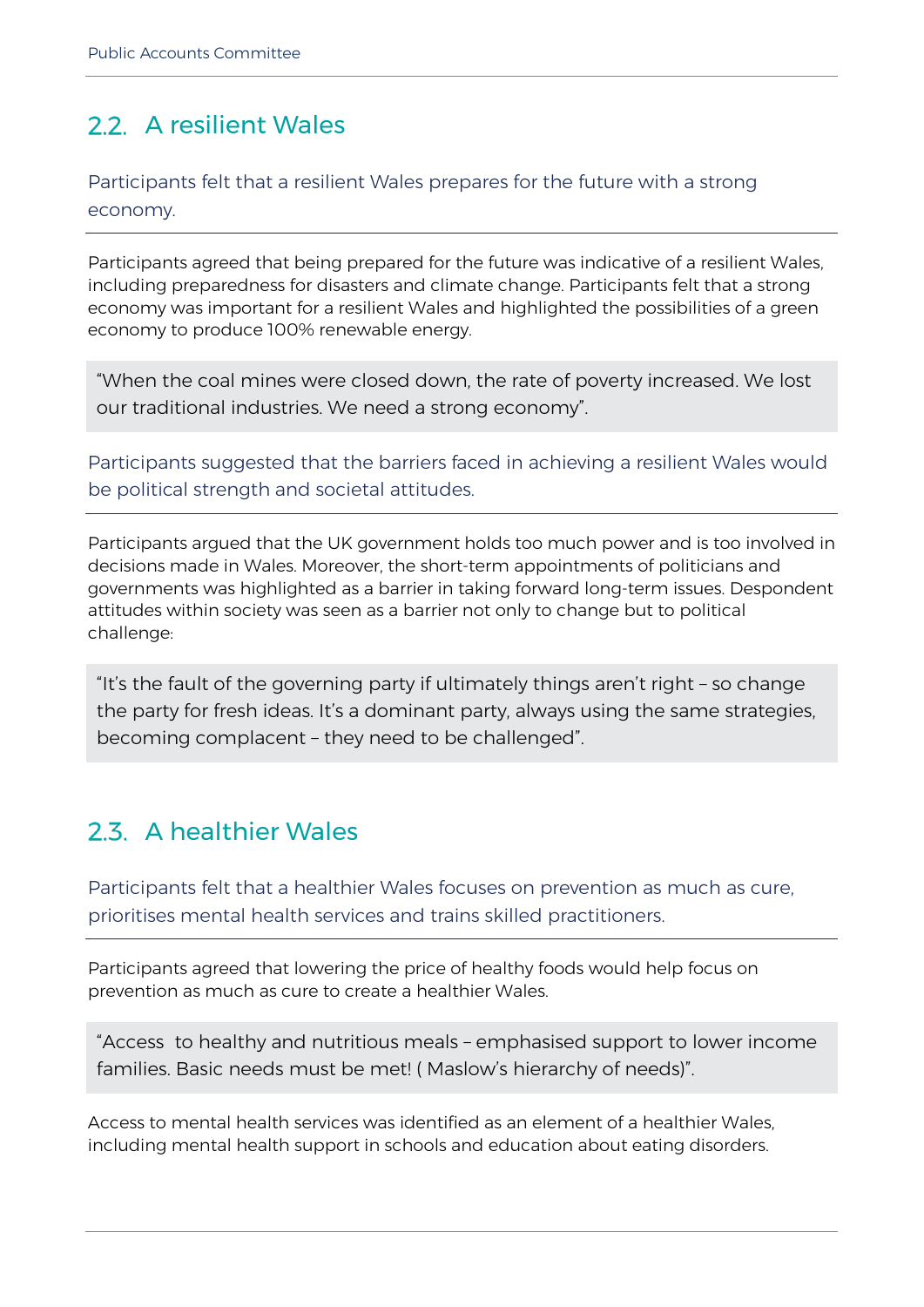"In a healthier Wales, support for mental health is easily accessible – A mental health specific GP surgery, purely for mental health, where you register like you would for a GP, should be available to everyone".

Participants recognised that training practitioners and keeping professionals within Wales was an element of a healthier Wales.

Participants suggested that the barriers faced in achieving a healthier Wales would be lifestyle choices, education and hospital closures.

Participants considered that people need to make better lifestyle choices and that reluctance to do so was a barrier to a healthier Wales. Participants felt that the cost of eating healthily and joining a gym exacerbated the issue.

"Unhealthy food is cheaper and gym membership can be expensive. It can also be expensive to travel to gyms".

Discussions highlighted the closures of hospitals and accidents and emergency departments as a barrier, along with not enough focus on non-core subjects in schools.

"There's too much focus on core subjects in school, more time is needed for arts, sports, cooking, life skills etc".

#### 2.4. A more equal Wales

Participants felt that a more equal Wales addresses poverty and discrimination, and has an accessible education system.

Participants agreed that a more equal Wales would have addressed poverty, fair distribution of resources and transport infrastructure.

"A lot of Wales is poor, more opportunities are needed and offered to those living in poverty, We need more of a balance – rich v poor".

"Race, class and poverty need to not matter in terms of progression".

Participants also highlighted that discrimination and racism played no part in a more equal Wales, and that diversity was important:

"More equal representation in parliament. We need more ethnic minorities!"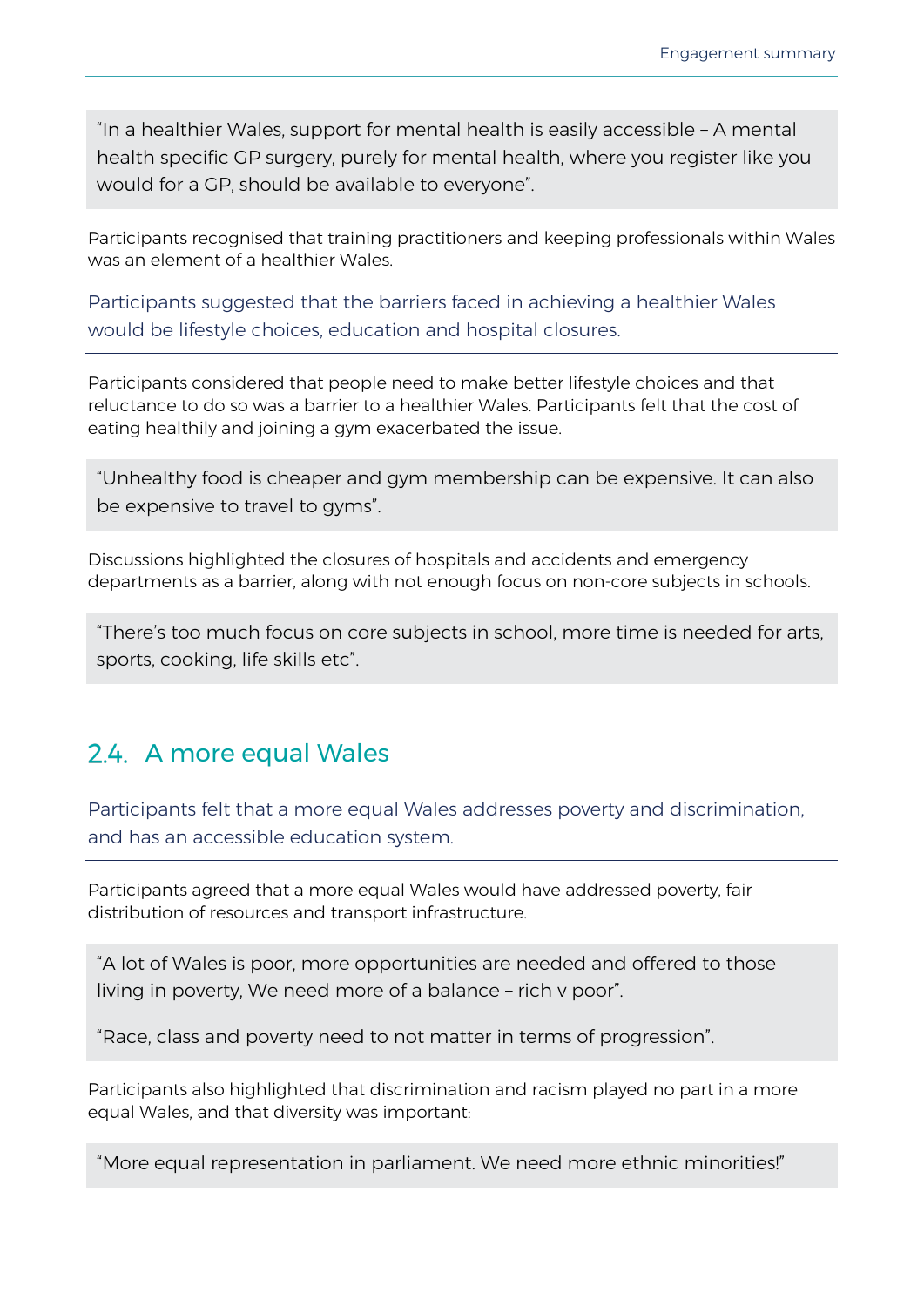Finally, participants felt strongly that a more equal Wales would provide an accessible and affordable education system to everyone. Tuition fees and the opportunities offered by state compared to private education, was seen as matters hindering a more equal **Wales** 

"Tuition fees – get rid of them and make education more affordable. Reintroduce grants. Similar to a parent's wage e.g. tax. Should be based on income".

Participants suggested that the barriers faced in achieving a more equal Wales would be society's attitude and the social divide.

Participants stressed that the media played a role in creating barriers to a more equal Wales through discrimination and by perpetuating class stereotypes. Participants felt that public perception, from those "not educated on modern matters of a forever changing society", would be a significant barrier.

Participants saw a widening social divide as a significant barrier to a more equal Wales. This was illustrated with examples from the education sector:

"Standards and facilities within schools and colleges vary greatly resulting in poor and insufficient education with fewer opportunities in state schools".

"There's a postcode bias on state schools".

#### 2.5. A Wales of more cohesive communities

Participants felt that a Wales of more cohesive communities enjoys good housing and facilities, with strong local democracy.

Participants felt that there would be safe, adequate housing within communities with strict rules to ensure landlords provided fit for purpose housing. It was agreed that housing should be affordable and that people could work from home where possible.

"No one should be homeless".

It was agreed that communities would have thriving community centres and transport links to ensure a more cohesive community and that support to learn conversational Welsh would be available.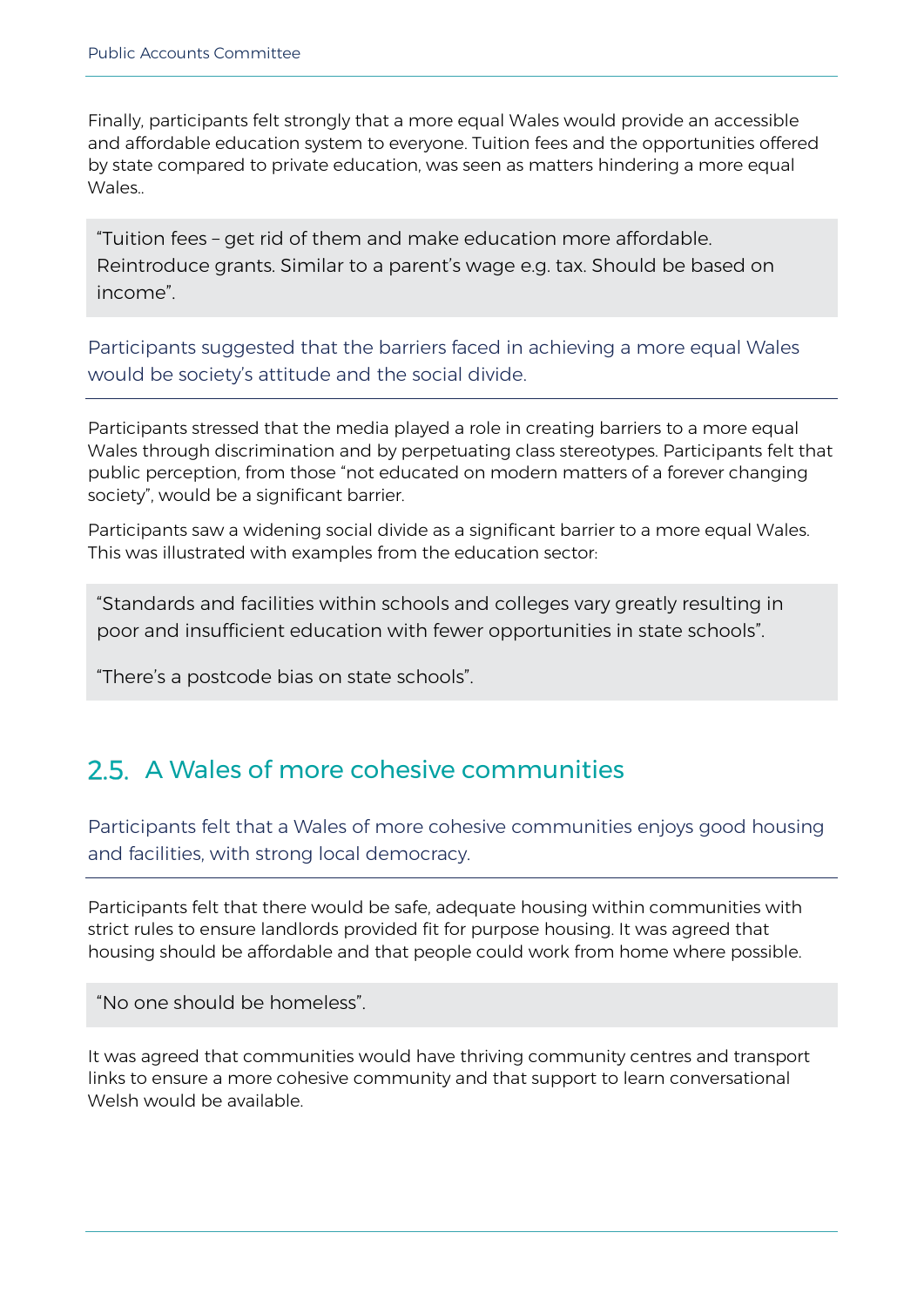"Everyone has the opportunity to learn Welsh. If they force it people won't enjoy it. Maybe just conversational Welsh should be taught effectively".

Finally, participants deemed local democracy as an important element of a Wales of cohesive communities. The idea that local people have a say in what gets built, events, services provided and local budget decisions was a strong theme.

"Communities should thrive on their own, looking after their local area. Communities need more going on to create bonds".

Participants suggested that the barriers faced in achieving a more cohesive Wales would be nonprogressive town centres and poor employment opportunities.

Participants agreed that nonprogressive towns centres would be a barrier to more cohesive communities. A lack of funding and choice of shop, along with poor spaces for face to face contact were seen as the primary barriers faced.

"Parking charges in town centres, we need to rethink them totally because of internet shopping".

Poor employment opportunities was also seen as a barrier to more cohesive communities, with a lack of work-life balance and the need to travel further for wellpaying jobs being the examples given.

"Young people will have to travel to the city for high paying jobs, meaning moving away from their local communities due to poor transport and job opportunities".

#### 2.6. A Wales of vibrant culture and thriving Welsh language

Participants felt that a Wales of vibrant culture and thriving Welsh language combines culture and education, and is fully bilingual.

Participants felt that a thriving Wales would deliver a curriculum that taught young Welsh people about their history and culture.

In relation to the compulsory teaching of the Welsh language, many agreed that it should remain compulsory but taught for enjoyment and "not for the grades".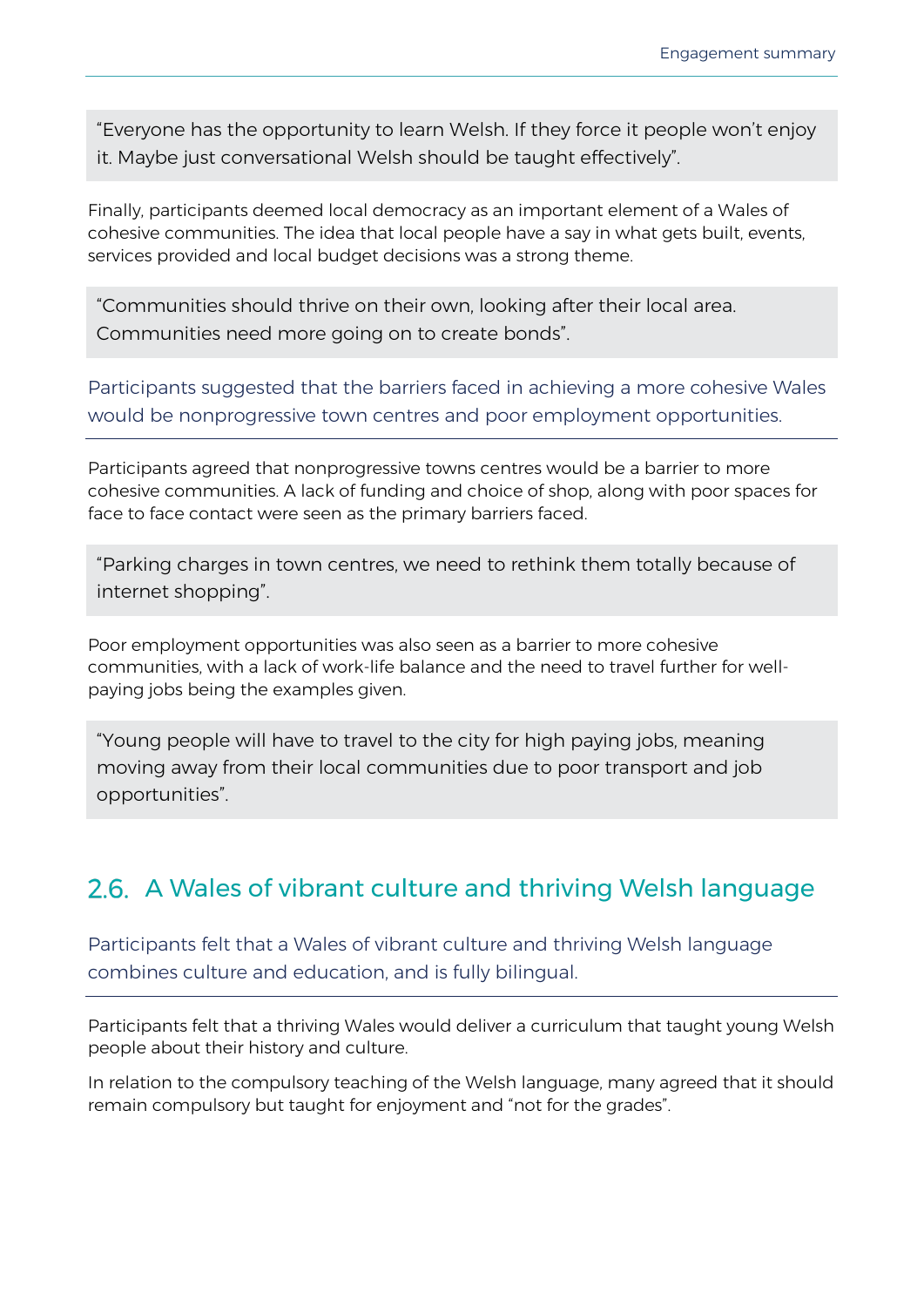"Compulsory Welsh language courses should not have so much pressure – they teach it and make it so stressful. Such as poetry. Make it more fun and conversational. And offer separate accreditations for different levels".

Participants agreed that a bilingual society is positive for communities and is an important element of a thriving Wales.

"We should have full or majority bilingualism".

"Culture is vital – language is part of our culture so should be celebrated but not forced upon us".

Participants suggested that the barriers faced in achieving a Wales of vibrant culture and thriving Welsh language would be attitude, poor uptake in adult Welsh language courses and a lack of creativity in schools.

Participants agreed that a significant barrier would be a dismissive attitude towards the Welsh language and our place within the world.

"We need to adopt a new attitude. Maybe because the language has been thrust upon us".

"People feel that we have no impact on the world stage or not aware of it".

It was agreed that uptake in adult Welsh language courses, possibly due to lack of time or opportunity, would be a barrier

"There are not many opportunities to learn Welsh when you finish school".

Finally, participants agreed that not seeing creative skills and subjects as equally important to other subjects as a barrier in achieving a culturally vibrant Wales:

"Schools are too target driven. There's no time for Eisteddfods or extra-curricular activities".